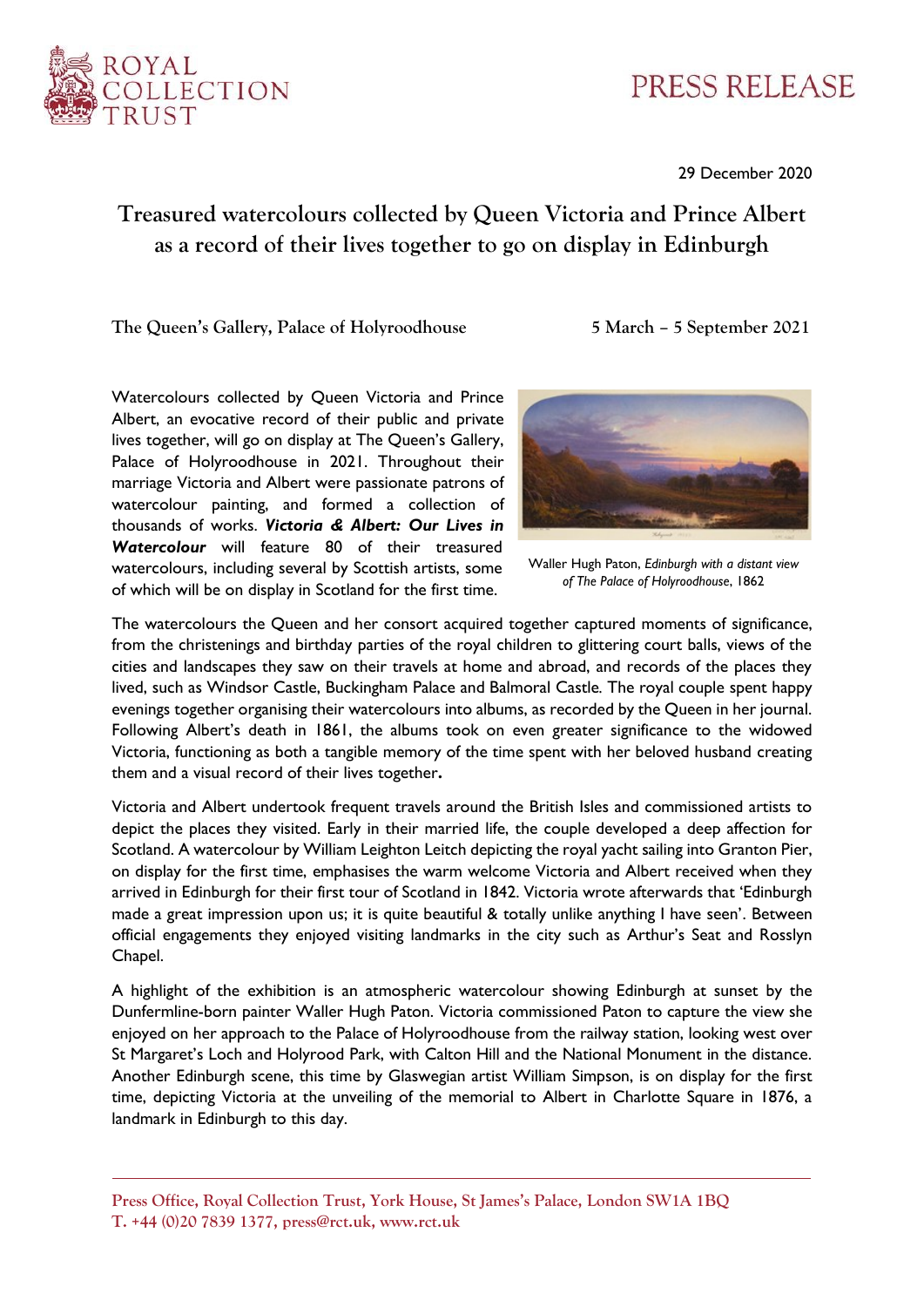One of Victoria's favourite watercolourists was William Leighton Leitch, a self-taught Glaswegian artist who became one of the most celebrated Scottish landscape painters of the  $19<sup>th</sup>$  century. He was also the Queen's watercolour tutor for almost 20 years, and under his supervision she grew to be a talented amateur watercolourist. She often took as her subjects those close to her, including her pets, family and acquaintances, as shown by a watercolour of her third son, Prince Arthur, aged three, painted at Osborne House in 1853. Upon Leitch's death in 1888, Victoria wrote in her journal of her sadness at the passing of 'dear old Mr Leitch, my kind old drawing Master, such an excellent artist, known to me for *so* many years, connected with happy & sad times, & with Scotland'.

The royal couple's travels in Europe were also recorded in watercolours. In 1843 they visited the château d'Eu in Normandy at the invitation of the French King Louis-Philippe, Victoria's first journey abroad. The following year the King presented Victoria with an album of watercolours, which captured private interactions between the two royal families alongside the pomp and spectacle of the visit. The Queen in turn commissioned watercolours of Louis-Philippe's reciprocal visit to England in 1844, including a scene by Joseph Nash depicting the monarchs departing from Windsor Castle for a carriage drive. Victoria and Albert's many trips to Germany were also recorded in their watercolour albums, including a charming view of Rosenau just outside Coburg, a site of great personal significance to the couple and described by Victoria as 'my dearest Albert's birthplace & favourite place'.

Victoria and Albert's desire to document events of public significance is perhaps best illustrated by the series of watercolours they commissioned depicting the Great Exhibition of 1851, which capture the temporary spectacle in a permanent visual record. The resulting works serve to emphasise the dazzling scale of the Crystal Palace and the variety of exhibits on display, from stuffed elephants to stained glass. In Louis Haghe's representation of the hall of moving machinery, visitors marvel at modern iron and steel contraptions, reflecting the Great Exhibition's aim of promoting industry and progress. Albert was a leading figure in the event's organisation, and is painted by Joseph Nash delivering a closing address to thousands of spectators in the Crystal Palace in October 1851.

The colourful, dynamic watercolours collected by Victoria and Albert illuminate aspects of both Victoria's reign and the royal couple's passions. They capture the pomp and spectacle of the British court, a shared love of Scotland, foreign travel and diplomacy, and the close-knit family at the heart of it all.

## **Ends**

*Victoria & Albert: Our Lives in Watercolour* **is at The Queen's Gallery, Palace of Holyroodhouse, 5 March – 5 September 2021.**

**The accompanying publication,** *Victoria & Albert: Our Lives in Watercolour,* **is published by Royal Collection Trust, price £22.50 from Royal Collection Trust shops.** 

**Visitor information and tickets for The Queen's Gallery, Palace of Holyroodhouse: [www.rct.uk,](file:///C:/Users/lspicer/AppData/Local/Microsoft/Windows/INetCache/Content.Outlook/K0R3IH4C/www.rct.uk) T. +44 (0)30 3123 7301. Advance booking is essential.** 

**Twitter: [@RCT](https://twitter.com/RCT) Instagram: [@royalcollectiontrust](https://www.instagram.com/royalcollectiontrust/) Facebook: [@royalcollectiontrust](https://www.facebook.com/royalcollectiontrust)**

**A selection of images is available from [mediaselect.pa.media.](https://mediaselect.pa.media/) For further information and images, please contact the Royal Collection Trust Press Office, +44 (0)20 7839 1377, [press@rct.uk](mailto:press@rct.uk)**

**Press Office, Royal Collection Trust, York House, St James's Palace, London SW1A 1BQ T. +44 (0)20 7839 1377, press@rct.uk, www.rct.uk**